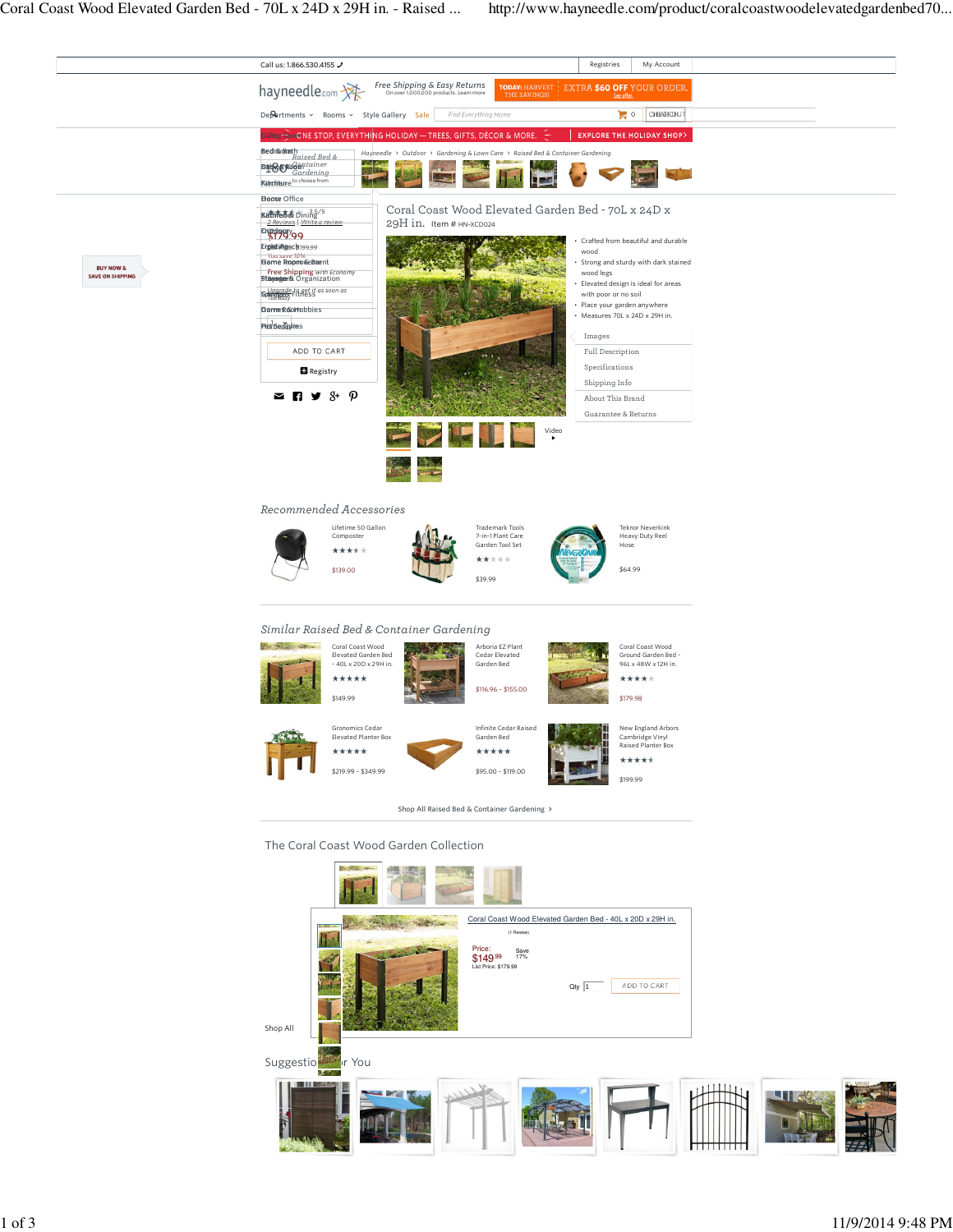|                                             |                                                                                     |                               |                                                                                                                                                                                                                                                                                                         | <b>Potting Benches</b> | <b>Garden Fences &amp;</b><br>Gates | <b>Awnings</b> | <b>Patio Dining Sets</b> |
|---------------------------------------------|-------------------------------------------------------------------------------------|-------------------------------|---------------------------------------------------------------------------------------------------------------------------------------------------------------------------------------------------------------------------------------------------------------------------------------------------------|------------------------|-------------------------------------|----------------|--------------------------|
| <b>Customer Reviews</b>                     |                                                                                     |                               |                                                                                                                                                                                                                                                                                                         |                        |                                     |                |                          |
|                                             | 3.5 2 REVIEWS &                                                                     |                               |                                                                                                                                                                                                                                                                                                         | Tell us your           |                                     |                |                          |
| Reviewed by 2 customers                     |                                                                                     |                               | Sort by:<br>Newest                                                                                                                                                                                                                                                                                      | thoughts about this    |                                     |                |                          |
| Displaying reviews 1-2                      |                                                                                     |                               |                                                                                                                                                                                                                                                                                                         | product!               |                                     |                |                          |
| Jason P, Boston MA, About Me: Avid Gardener | 2.0/5 Get What You Pay For                                                          |                               | Oct 1, 2014                                                                                                                                                                                                                                                                                             | WRITE A REVIEW         |                                     |                |                          |
| <b>PROS</b>                                 | <b>CONS</b>                                                                         |                               | <b>BEST USES</b>                                                                                                                                                                                                                                                                                        |                        |                                     |                |                          |
| <b>Holding Capacity</b>                     | Deteriorates/Rots<br>Flimsy                                                         |                               | Outdoor Plants                                                                                                                                                                                                                                                                                          |                        |                                     |                |                          |
| IN:                                         |                                                                                     |                               | COMMENTS ABOUT CORAL COAST WOOD ELEVATED GARDEN BED - 70L X 24D X 29H                                                                                                                                                                                                                                   |                        |                                     |                |                          |
|                                             | works, but my guess is only for a couple of seasons.                                |                               | My aunt ordered one of these thinking that it was a great price compared to similar elevated<br>planters on the market. I had the frustrating experience of setting it up. At the end of the day it                                                                                                     |                        |                                     |                |                          |
|                                             | with these; construction - 3 of the screw holes did not light up on the legs/walls. |                               | Biggest concerns are the overal stability - there is some play in the legs and soil may leak; the<br>quality of the wood (asian fir?) - I told my aunt cedar or redwood is probably worth the extra \$                                                                                                  |                        |                                     |                |                          |
|                                             | Good price, but paying more might have paid off more.                               |                               |                                                                                                                                                                                                                                                                                                         |                        |                                     |                |                          |
|                                             |                                                                                     |                               |                                                                                                                                                                                                                                                                                                         |                        |                                     |                |                          |
|                                             | The screw holes for the legs did not lign up in three spots                         |                               |                                                                                                                                                                                                                                                                                                         |                        |                                     |                |                          |
|                                             | BOTTOM LINE No, I would not recommend this to a friend                              |                               |                                                                                                                                                                                                                                                                                                         |                        |                                     |                |                          |
| Was this review helpful?                    |                                                                                     | You may also flag this review |                                                                                                                                                                                                                                                                                                         |                        |                                     |                |                          |
|                                             | 5.0/5 Beautiful Planter                                                             |                               | Mar 25, 2014                                                                                                                                                                                                                                                                                            |                        |                                     |                |                          |
|                                             | Denise, WALTHAM,MA, About Me: Avid Gardener                                         |                               | Verified Buyer                                                                                                                                                                                                                                                                                          |                        |                                     |                |                          |
| <b>PROS</b>                                 | <b>CONS</b>                                                                         |                               | <b>BEST USES</b>                                                                                                                                                                                                                                                                                        |                        |                                     |                |                          |
| Attractive Design<br>Sturdy                 | You Need A Srew<br>Driver                                                           |                               | Growing Seeds<br>Outdoor Plants                                                                                                                                                                                                                                                                         |                        |                                     |                |                          |
|                                             |                                                                                     |                               | COMMENTS ABOUT CORAL COAST WOOD ELEVATED GARDEN BED - 70L X 24D X 29H                                                                                                                                                                                                                                   |                        |                                     |                |                          |
| IN:                                         |                                                                                     |                               | I live in a neighborhood with lots of little animals who will eat your veggies. When I saw this<br>planter I thought it would be a great option. I'm 61 and live alone. Though sturdy, it was easy to<br>assemble and move to where I wanted it on my deck. It's even more attractive than the picture, |                        |                                     |                |                          |
|                                             | especially after it rains. I can't wait for it to warm up so I can start planting.  |                               |                                                                                                                                                                                                                                                                                                         |                        |                                     |                |                          |
| Was this review helpful?                    | BOTTOM LINE Yes, I would recommend this to a friend                                 | You may also flag this review |                                                                                                                                                                                                                                                                                                         |                        |                                     |                |                          |
| Displaying reviews 1-2                      |                                                                                     |                               |                                                                                                                                                                                                                                                                                                         |                        |                                     |                |                          |

## Customer Q & A



## Sponsored Links

**Raised** Gardens - On Sale - Free Shipping On Everything<br>www.raisedbeds.com/<br>Biggest Selection of **Raised Beds**.<br>Raised Beds<br>Composite & Metal Beds Bed Komers<br>Raised Bed Kits<br>Raised Bed Kits **Elevated Gardens** Cedar Raised Beds Bed Corners Elevated Gardens Green Path **Garden** Supply - GreenPath**Garden**Supply.com www.greenpath**garden**supply.com/ Over 20 years experience in Hydroponics & Organic **Gardening Raised** Planter at Amazon - Amazon.com www.amazon.com/<br>Buy **raised** planter at Amazon! Free Shipping on Qualified Orders.<br>★★★★★ rating for amazon.com Hydroponic/ Indoor **garden** - growincrazy.net www.growincrazy.net/ 10% off MSRP everyday 20% off all lighting packages **Raised Garden Bed** - Buy Today for Only \$199.99 - wayside**garden**s.com<br>www.waysid**egarden**s.com/<br>Great Prices + Free Shipping Deals!<br>★★★★★ rating for waysidegardens.com

Easy Horne-Gr<u>own Tomatoes - a**Garden**Patch.com</u><br>www.**agarden**patch.com/<br>Simpl**e Container Garden** grows fresh Grow right on your Patio or Deck<br>What to Grow Box Staking Kit<br>Replacement Fertilizer